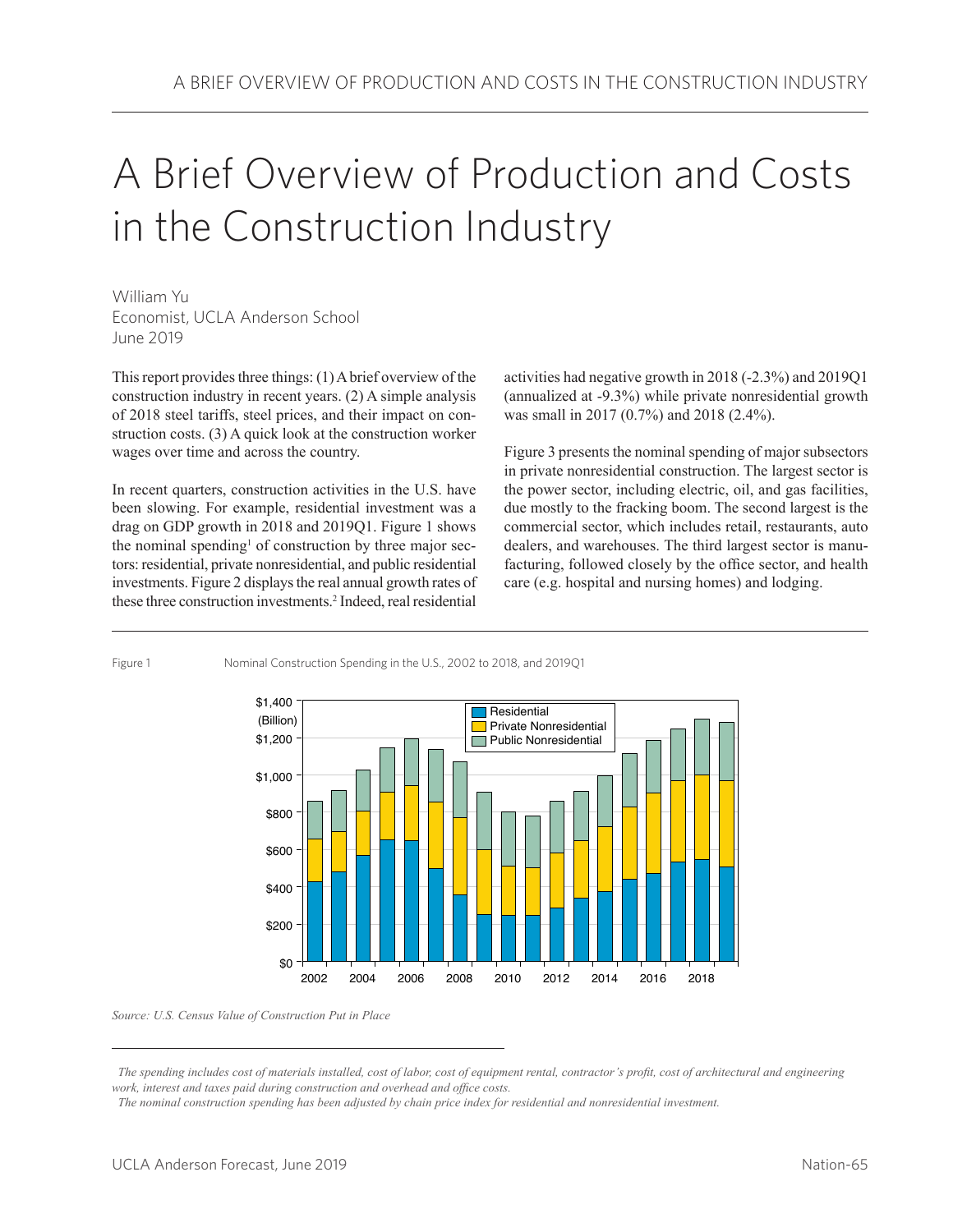#### Figure 2 Real Growth Rates of U.S. Construction Investment, 2002-2018, 2019Q1



*Source: U.S. Census Value of Construction Put in Place*

Figure 3. Nominal Spending of Subsectors in Private Nonresidential Construction



*Source: U.S. Census Value of Construction Put in Place*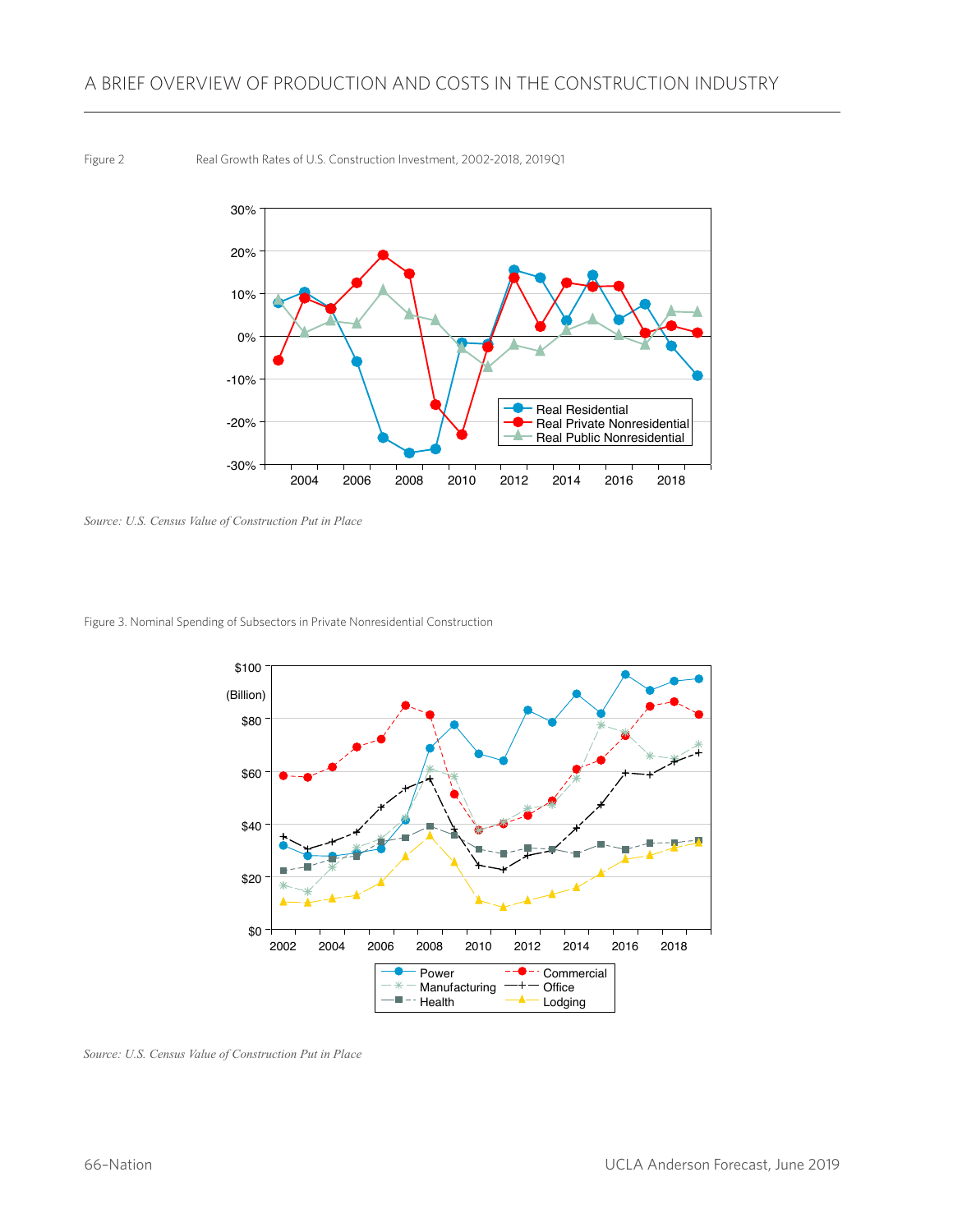Figure 4 Annual Growth Rates of Nominal Spending of Subsectors in Private Nonresidential Construction



*Source: U.S. Census Value of Construction Put in Place*

Figure 4 exhibits the nominal annual growth of the subsectors of main private nonresidential construction in the past five years, one year, and first quarter of 2019. Lodging and office construction were doing well while commercial and communication were weak. Manufacturing seems to be surging in 2019Q1. Commercial construction declined at the annual rate of 5.5% in 2019Q1. The reason might be likely that the rise of e-commerce leads to the reduction of the demand for physical retail stores.

### Steel Tariffs and Impact on Construction Cost

Since steel products are a necessary input of various nonresidential construction, it is important to know how the steel imports tariffs to most foreign countries imposed by the U.S. government in March 2018 impact the steel price and therefore the material cost in construction. Figure 5 shows the import price index and producer price index for steel since 2000. Both indices were moving by and large in tandem. We do see steel import and production prices rising after the tariff imposed in early 2018. As a global commodity, steel has the most volatile price dynamics compared to other inputs, such as timber, sand, gravel, and machinery, for construction. Note that steel prices had already been rising since 2016. More importantly, it is puzzling to see steel prices have dropped since August 2018, just months after the implementation of steel tariffs.

Figure 6 shows the year-over-year growth rates of import and producer prices of steel and the producer price index for construction inputs of goods. Since steel is only one component of the cost of construction goods, the overall construction cost moved less dramatically than the commodity prices. Still, the construction cost of goods inputs fluctuated, by and large, in the same direction with steel prices: rising in 2017 and 2018Q1 to Q3 but slowing down quickly in 2018Q4 and 2019Q1.

Why is that? Two possible explanations might be part of the reasons. First, as shown in Figure 2, there is a slowdown of construction activities, in particular for residential construction in the U.S. As a result, the recent weaker demand reduced the price and cost. Second, as shown in Figure 7, the U.S. industrial production index of construction steel has surged since mid 2018. Ample domestic production and supply might drive down the market price of steel and thus drive down construction cost.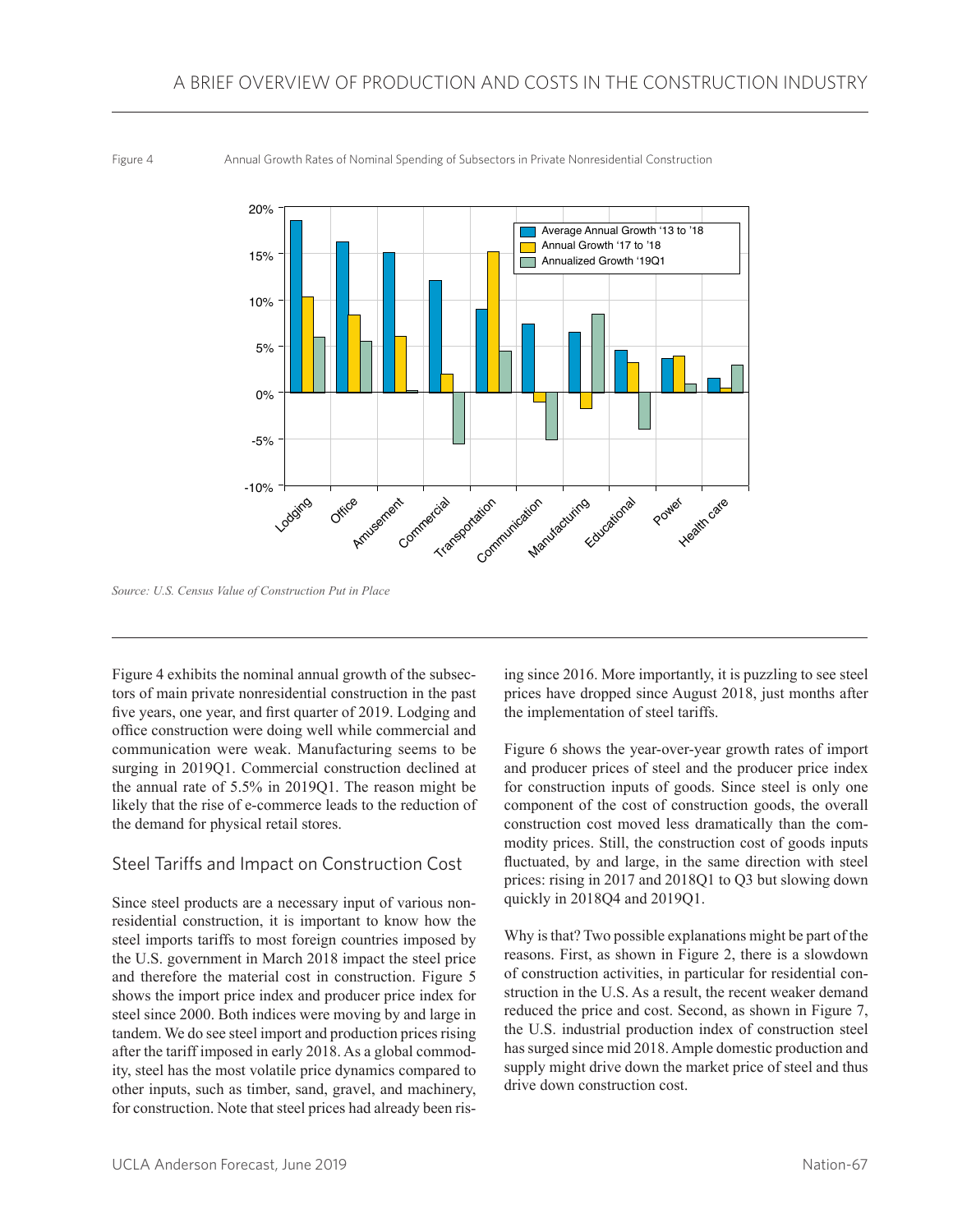## A BRIEF OVERVIEW OF PRODUCTION AND COSTS IN THE CONSTRUCTION INDUSTRY

#### Figure 5 **Import Price Index and Producer Price Index of Steel**



*Source: Bureau of Labor Statistics* 

Figure 6 Year-Over-year Growth Rate of Steel Prices and Construction Goods Cost



*Source: Bureau of Labor Statistics*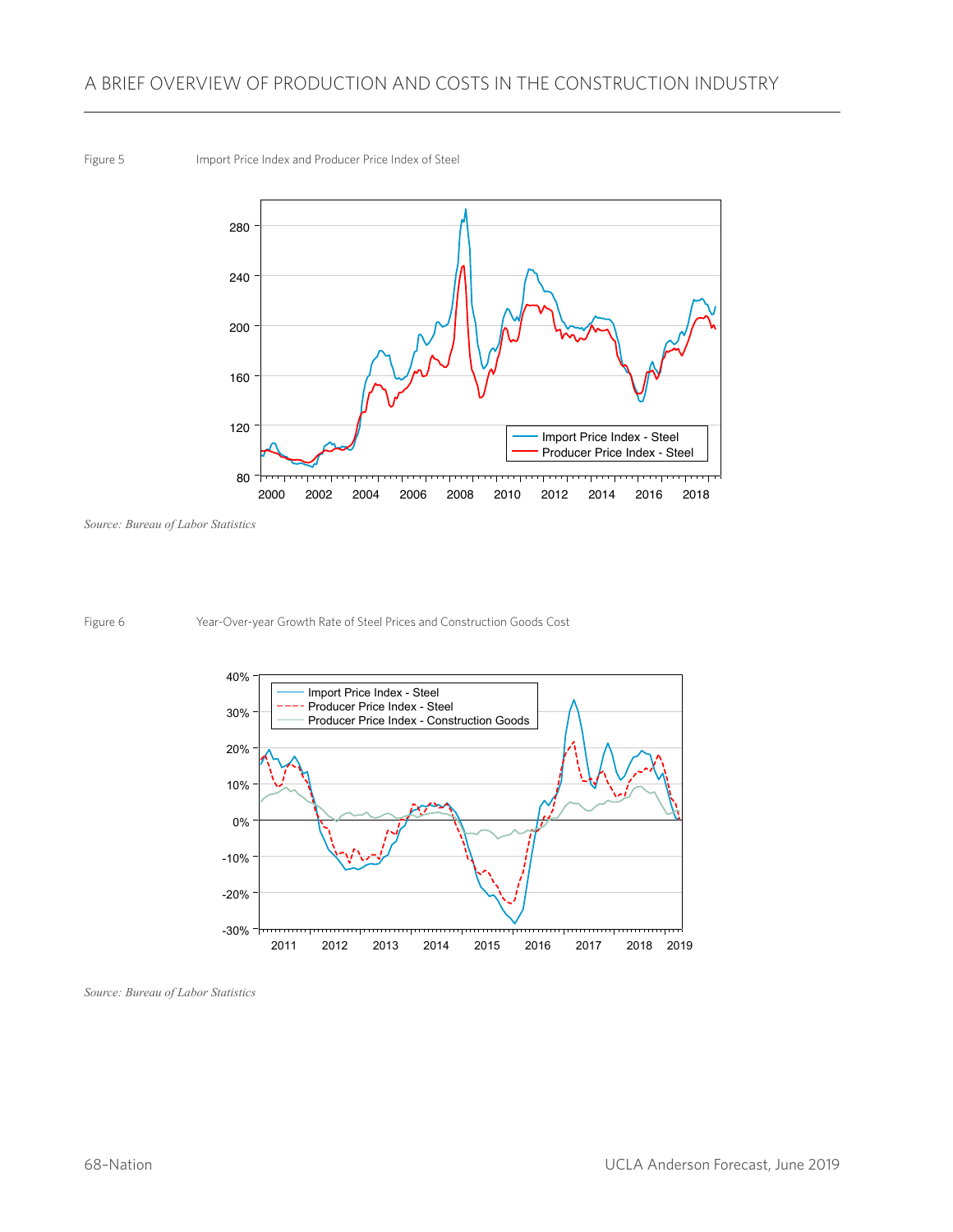Figure 7 Industrial Production Index for Steel and Construction Steel



*Source: Bureau of Labor Statistics* 

### Labor Costs in the Construction Industry

Besides goods materials—such as steel, lumber, sand, and gravel—labor cost is another big part of the total construction cost. Figure 8 depicts the year-over-year growth rate of nominal hourly earnings in the total private industry and the construction industry. While construction workers had a lower growth rate than the overall private industry after the Great Recession, they enjoyed slightly higher wage growth since 2014 with the heat-up of construction activities. That might also reflect the situation that there has been a tight labor market supply in construction since 2014. Lately, the annual wage growth is around 3% and 3.5%.

Figure 9 lists the wage distributions based on skills of construction workers across 15 major metros in 2018 in the U.S. While the wages of low-skill construction workers (10th percentile) do not vary much across the nation (from \$25,000 to \$37,000), median-skill and high-skill (90th percentile) workers differ a lot in terms of wages. For instance, median wage is \$38,700 in Miami but \$75,500 in Chicago. High wage is \$64,000 in Dallas but \$117,000 in New York. Some of the reasons might be the supply and demand of labor as well as the disparity of cost of living among cities.

If we assume that the construction labor cost if a fixed percentage across the country, we can use the total payroll of construction workers to compare construction market size, residential, private or public nonresidential, for these 15 metros as shown in Figure 10. The largest market is New York metro with \$22 billion, followed distantly by Los Angeles with \$11.5 billion, Chicago's \$9.8 billion, Houston's \$8.7 billion, San Francisco's \$6.7 billion, Dallas's \$6.4 billion, Boston's \$6.2 billion, Seattle's \$6 billion, and Washington DC's \$5.8 billion.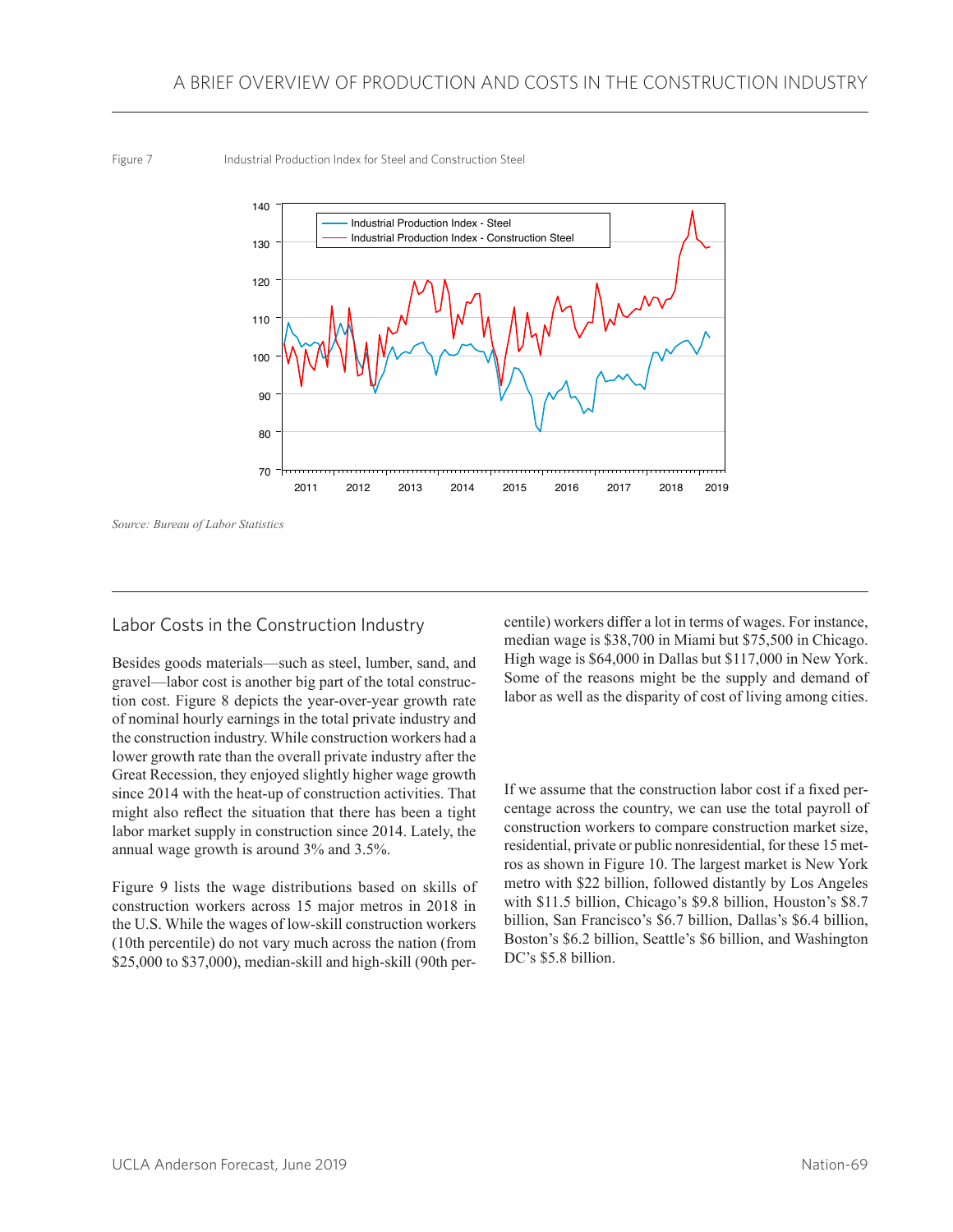Figure 8 Year-over-year Growth Rate of Average Hourly Earnings



*Source: Bureau of Labor Statistics* 



Figure 9 Distribution of Annual Wage of Construction Workers Among 15 Major Metros, 2018

*Source: Occupational Employment Statistics*